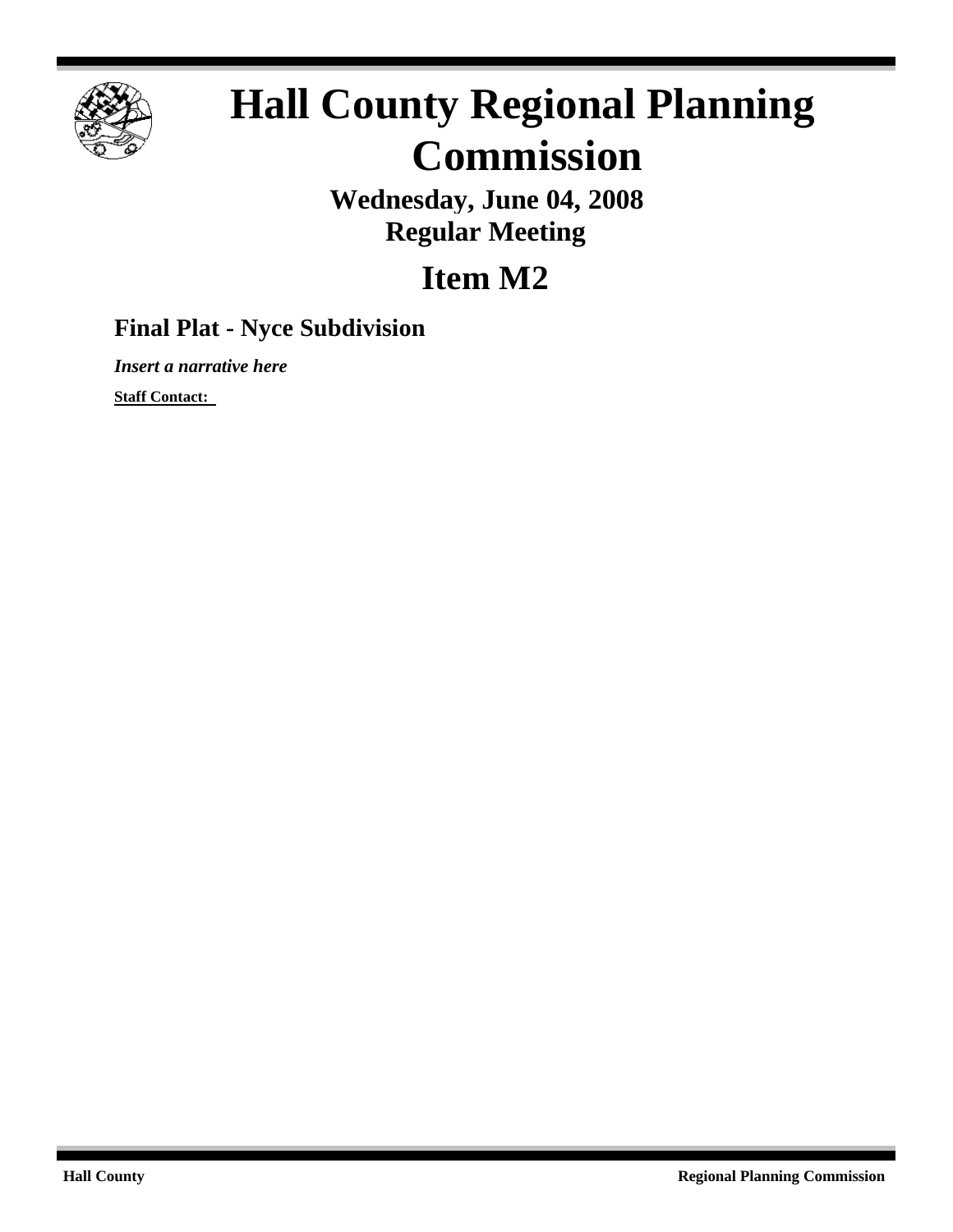May 19, 2008

Dear Members of the Board:

## **RE: Final Plat – NYCE Subdivision**

For reasons of Section 19-923 Revised Statues of Nebraska, as amended, there is herewith submitted a final plat of NYCE Subdivision, located South of Rainforth Rd., and North of Rosedale Rd., in Hall County Nebraska.

 This final plat proposes to create 1 lot on a tract of land, comprising a part of Lot One (1) in the Northwest Quarter (NW1/4) Section 27, Township 9, North Range 9, West of the  $6<sup>th</sup>$ . P.M., in Hall County, Nebraska.

You are hereby notified that the Regional Planning Commission will consider this final plat at the next meeting that will be held at 6:00 p.m. on June 4, 2008 in the Council Chambers located in Grand Island's City Hall.

Sincerely,

Chad Nabity, AICP Planning Director

cc: County Clerk County Attorney County Public Works Director County Building Director Manager of Postal Operations JEO Consulting Group, Inc.

This letter was sent to the following School Districts 1R, 2, 3, 8, 12, 19, 82, 83, 100, 126.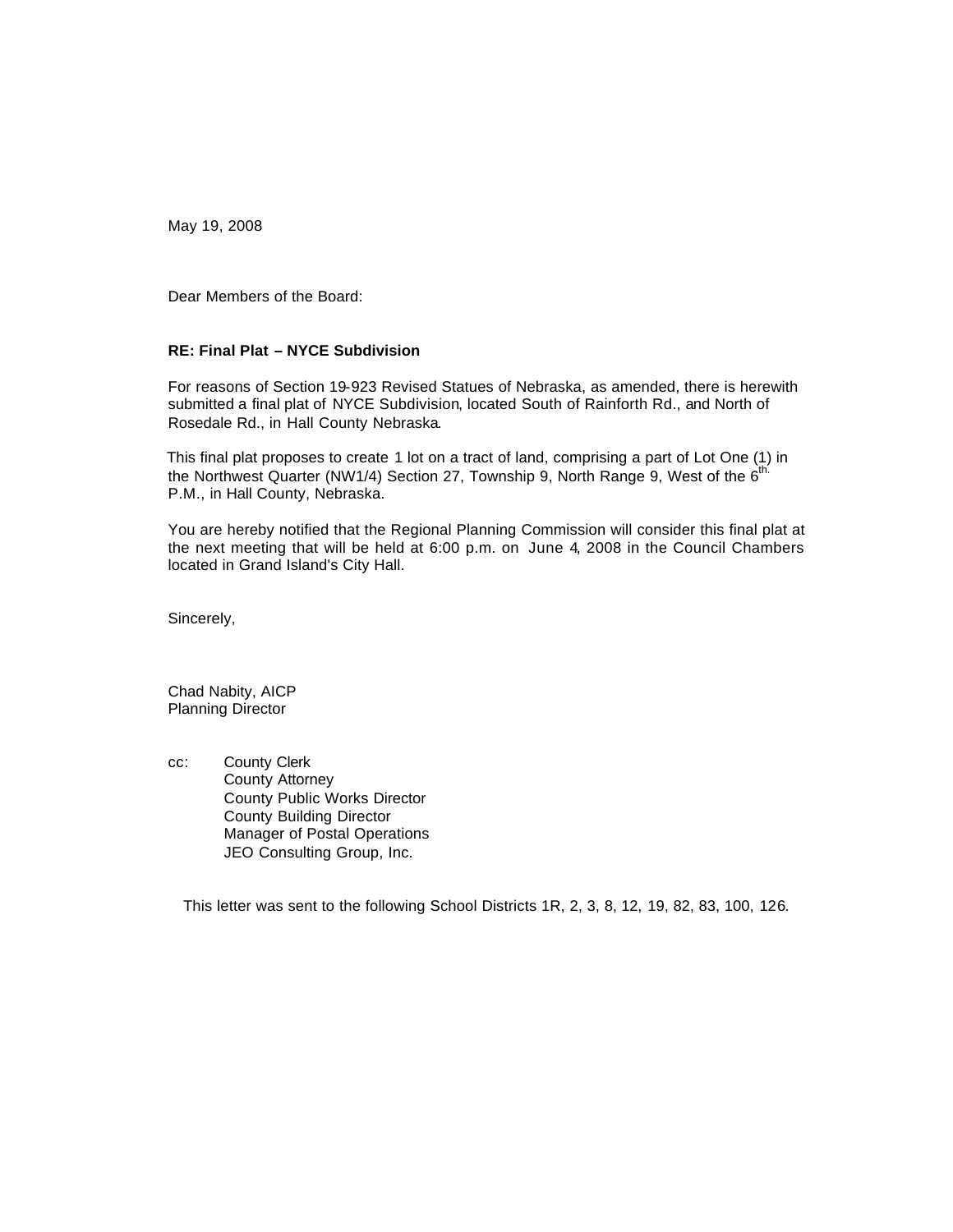